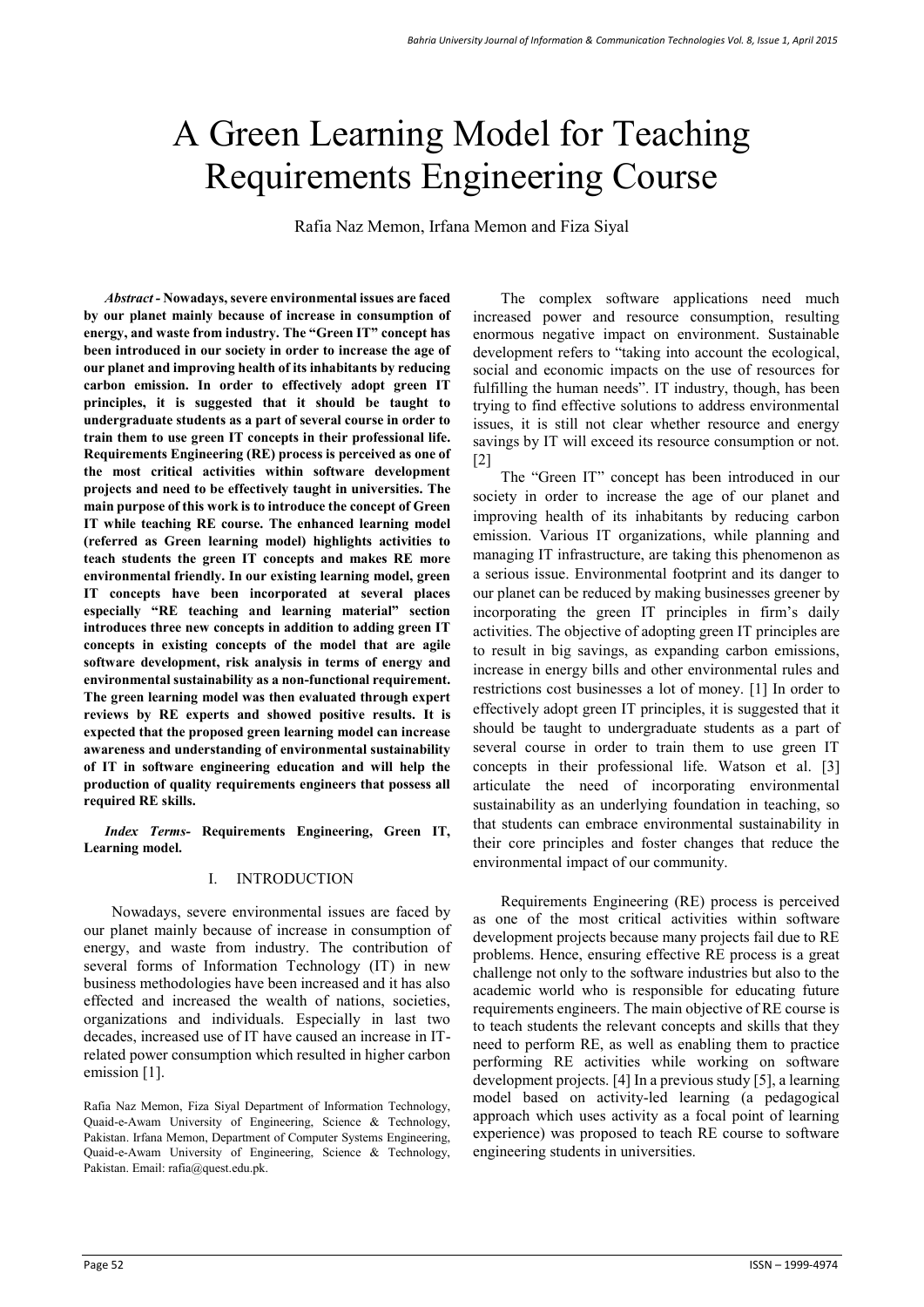The main purpose of this work is to introduce the concept of Green IT while teaching RE course. To serve this purpose, our previously proposed learning model [5] has been enhanced by incorporating green IT concepts in it.

The rest of this paper is organized as follows. Section II elaborates the concept of green IT and presents our previously proposed learning model that serve as a background for this study. Section III presents the focus of the study, section IV presents the proposed green learning model, section V presents preliminary evaluation of the model and section VI concludes the paper.

#### II. BACKGROUND STUDIES

This section first introduces and elaborates the green IT concept (in section II-A) and then presents our previously proposed learning model for teaching and learning RE course (in section II-B).

## *A. The concept of Green IT*

The Green IT is also termed as Green IT/IS, sustainable IT, Green ICT etc [6]. According to Jenkin et al. [7], Green IT and systems refer to initiatives and programs that directly or indirectly address environmental sustainability in organizations. According to Molla et al. [8] Green IT is emerging as an increasingly important issue as organizations come under pressure to address environmental sustainability concerns. Green IT depicts for us the use of IT procedures, products, and services in an environmentally safe and responsible manner. [1]

Many researchers have already done their research in the field of green IT, but their focus mainly lies on environmental sustainability in terms of computer hardware. The research on energy consumption in software still need to be done in order to achieve green computing. [2]

An art of developing and managing green and sustainable software engineering process is referred to as green and Sustainable Software Engineering. Therefore, it can be interpreted as an art of definition and development of software products in such a way that assessment and documentation of the negative and positive impacts on sustainable development that result and/or are expected to result from the software product over its whole life cycle can be performed and used for a further optimization of the software product. Green and Sustainable Software is the software that has minimal direct and indirect negative impacts on economy, society, human beings, and environment that can result from development, deployment, and usage of the software and/or which has a positive effect on sustainable development. [2]

This work focuses on the sustainable development of software mainly in terms of RE process.

## *B. Learning model for teaching Requirements Engineering*

In order to facilitate the need of improved teaching and learning, a learning model [5] based on Activity-Led Learning (ALL) was proposed that emphasizes on actively involving students in a learning process. The model includes RE teaching and learning methods that are based on ALL's teaching, learning and assessment methodology. The model also includes the material to help lecturers and students in teaching and learning RE. The main ideas of proposed learning model is the inclusion of iterative process of learning, the knowledge repository that keep past examples, the ability to retrieve related example projects, and the ability to share and get feedback from others in the class. [5] The proposed learning model is presented in fig. 1 and its complete description can be found in [5].



Fig. 1**.** The learning model [5]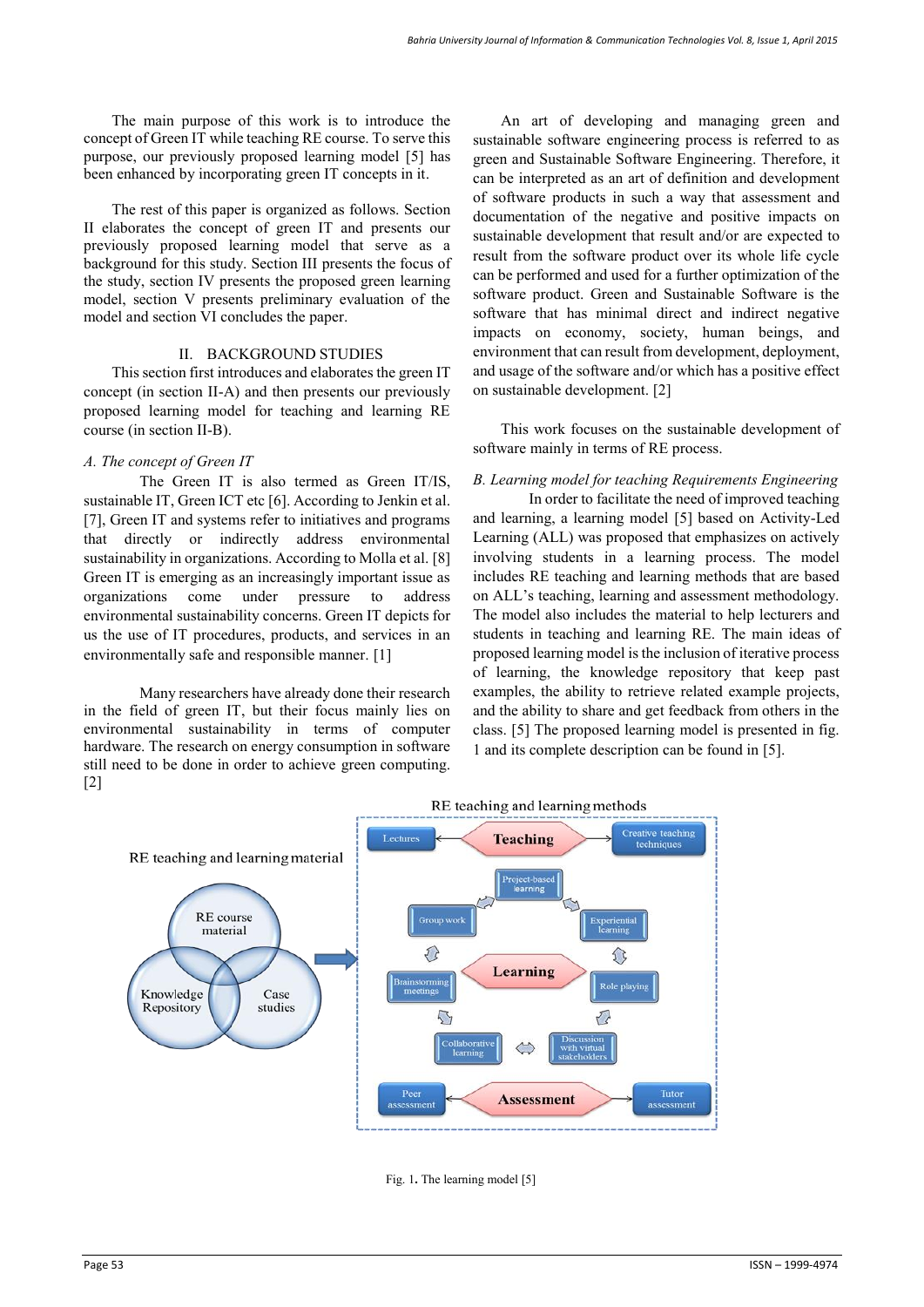#### III. FOCUS OF THE STUDY

Sustainability has three major pillars: environment, society and economy. Traditional RE targets economy, while in this research work, environmental sustainability in terms of incorporating green IT concepts in RE has been focused as sustainability is not supported by traditional software engineering methods.

It is claimed that while taking software life cycle into account, in software engineering process RE stage is considered very important in organizing how green a software product can be. Therefore RE is very critical and should be added to the life cycle of a software product. All the later stages are affected by this stage as if few requirements of the system to be built are missing and misinterpreted by requirement engineer then the design and implementation stages also need to be changed. [2]

Mahaux and Canon [9] also argue that RE is critical to the whole software life cycle primarily in the usage phase where customers are delivered the system and expect it to conform to their requirements. They claim that correct RE can help software last longer thus reducing the energy consumption.

This study therefore focuses on teaching students the concepts of green IT in RE course in order to get them familiar with environmental sustainability.

## IV. PROPOSED GREEN LEARNING MODEL

The enhanced learning model is referred to Green learning model as it incorporates the concepts of green IT in teaching/learning RE process. The Green learning model highlights activities to teach students the green IT concepts and makes RE more environmental friendly. In existing learning model, green IT concepts have been incorporated at several places (and are marked green) especially "RE teaching and learning material" section introduces three new concepts in addition to adding green IT concepts in existing concepts of the model. Green learning model is shown in fig. 2 and only those sections where Green IT concepts are incorporated have been discussed in sections IV-A and IV-B.



Fig. 2. Green learning model

## *A. RE course material*

As it was recommended in our previous study [5] that RE course designers should consider the guidelines and core curriculum provided by software engineering community provided in "Guide to Software Engineering body of knowledge" [10] and ACM and IEEE education board in report entitled "Software Engineering 2004 – Curriculum Guidelines for Undergraduate Degree Programs in Software Engineering" [11] as a basis to design RE courses for their universities. According to this core curriculum, RE course should be comprised of four units that are, Requirements fundamentals, eliciting requirements, requirements specification and documentation, and requirements validation. Along with the traditional RE course material, the green concepts

## RE teaching and learning methods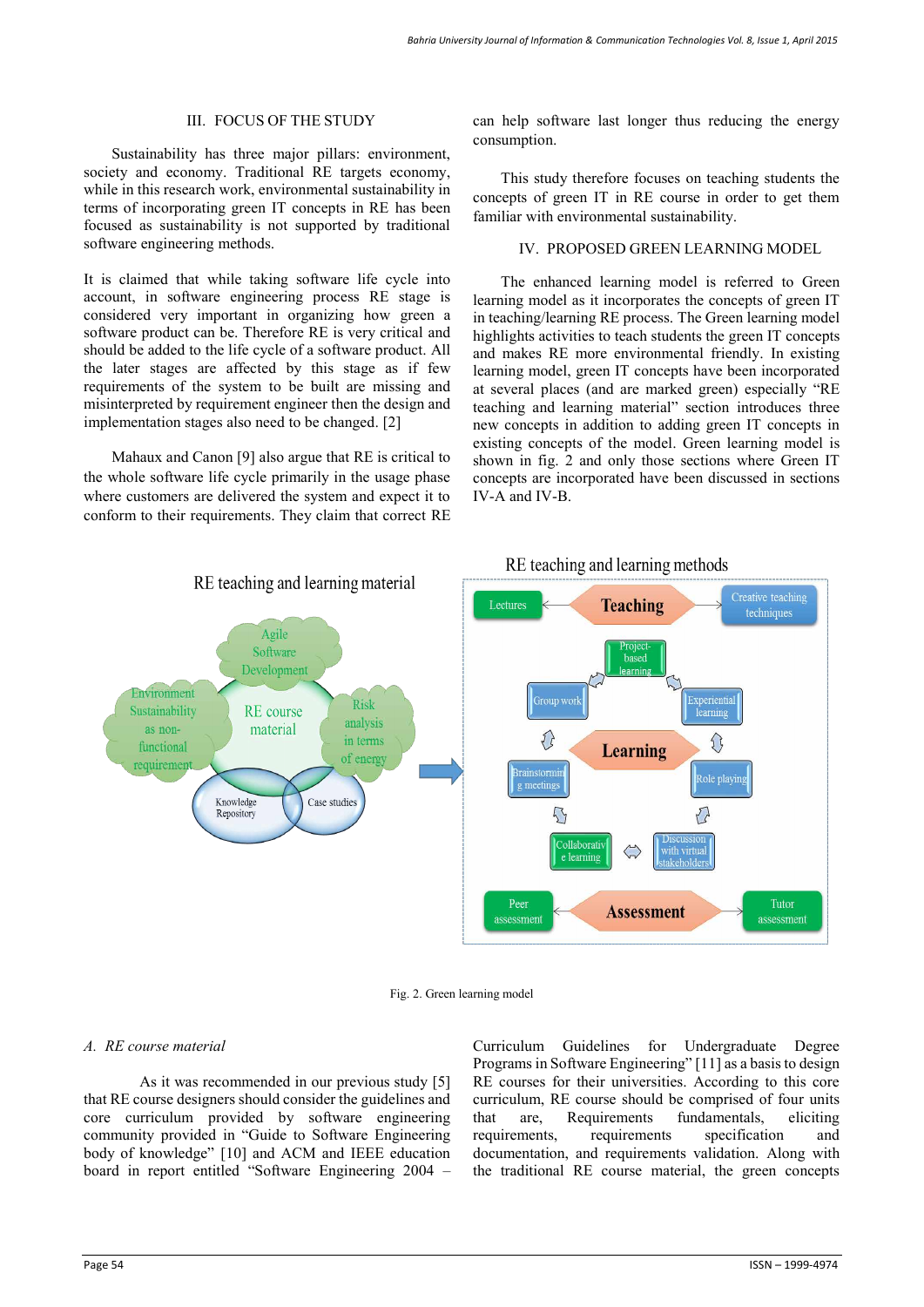should also be added in each unit of the course. The suggested green concepts for each units are described below.

*Requirements fundamentals:* In traditional RE curriculum, this unit introduces RE and includes topic such as requirements process, requirements characteristics, layers/levels of requirements etc. We propose that in addition to these topics, this unit should also include green IT topics such as:

- Identification of project's potential power conception.
- Estimation of project's carbon emission quantity.
- Energy regulatory requirements
- Business directives keeping in mind carbon emission and energy consumption.

*Eliciting requirements:* In traditional RE curriculum, this unit includes topics such as elicitation sources, elicitation techniques etc. We propose that this unit should also include green IT concepts such as:

- Methods and tools to elicit and model greenness requirements
- Methods and tools to identify and analyze the tradeoffs among the functional requirements, greenness requirements themselves and other quality attributes
- Discussion about alternate energy sources such as solar energy or wind along with eliciting requirements from users and stakeholders.
- Analysis of the possibility of least use of energy resources in executing the project.
- Discussion on more significant activities from Green IT perspective with customers such as incorporating power capping in the project, managing power in the computing environment and analyzing the possibility of relocating the computing center for the project where wind, solar or hydro power is widely available.
- Discussing with stakeholders about computing center cooling and airflow, introducing paperless environment, optimizing resource utilization, and minimizing e-waste.
- Allocation of software and hardware which use less energy resources and eco-friendly.
- Improving operational efficiency.
- Discussing computer hardware recycling of the project.

*Requirements specification and documentation:* In traditional RE curriculum, this unit includes topics related to writing requirements specification document with the help of different specification languages. We propose that the curriculum should also include potential areas with highlighted requirements related to Green IT along with documentation of other requirements.

*Requirements validation:* In traditional RE, this unit includes topics such as reviews and inspections, acceptance test design, validating product quality attributes etc. We propose that the curriculum should also techniques to ensure the appropriate inclusion of requirements related to green IT. In addition to these units, three concepts should be emphasized while teaching sustainable RE course. These concepts are discussed below.

*Agile software development:* Traditionally, RE curriculum is comprised of RE process that is the part of traditional software development approach. On the contrary, the agile approach to software development is different from old and traditional ones in that it does not rely on heavy written requirement documents that do not accept any requirement changes. Also it does not prevent business people and customers to work hand in hand with the software developers. [2] Therefore, it is suggested that using agile approach for teaching RE process can promotes sustainable development by believing that developers, users, and sponsors should maintain working in a constant pace.

*Risk analysis in terms of energy:* Risk analysis is a process that identifies any possible negative external and internal condition, event or situation that may occur during project development. It is suggested that in RE course, students should be taught to analyze energy risks in addition to other types of risks and ways of alteration of requirements based on this risk analysis. It will show students the importance of taking energy consumption into account.

*Environmental sustainability as a non-functional requirement:* Traditional RE curriculum teach students to generate functional as well as non-functional requirements. It is suggested that more emphasis can be put on green IT concepts if they are taught as one of system's soft goal. So if main soft goal (non-functional requirement) of a system is environmental sustainability, then the following set of general low level soft goals for satisfying environmental sustainability can be taught in RE course.

- Using products that are environmentally approved for development
- Using internet as a communication source instead of usual transportation means
- Using service oriented software
- Sacrificing performance above a limit for energy efficiency
- Running the system on computers with power profiles
- Reducing unnecessary activities in the system
- Using reusable system to save energy.

## *B. RE teaching and learning methods:*

This part of learning model is intended to help to enhance student's understanding of RE course material and to provide them guidance in their learning process. Here, the methods that can adopt green IT concepts are discussed only. The complete information of all RE teaching and learning methods is available in [5].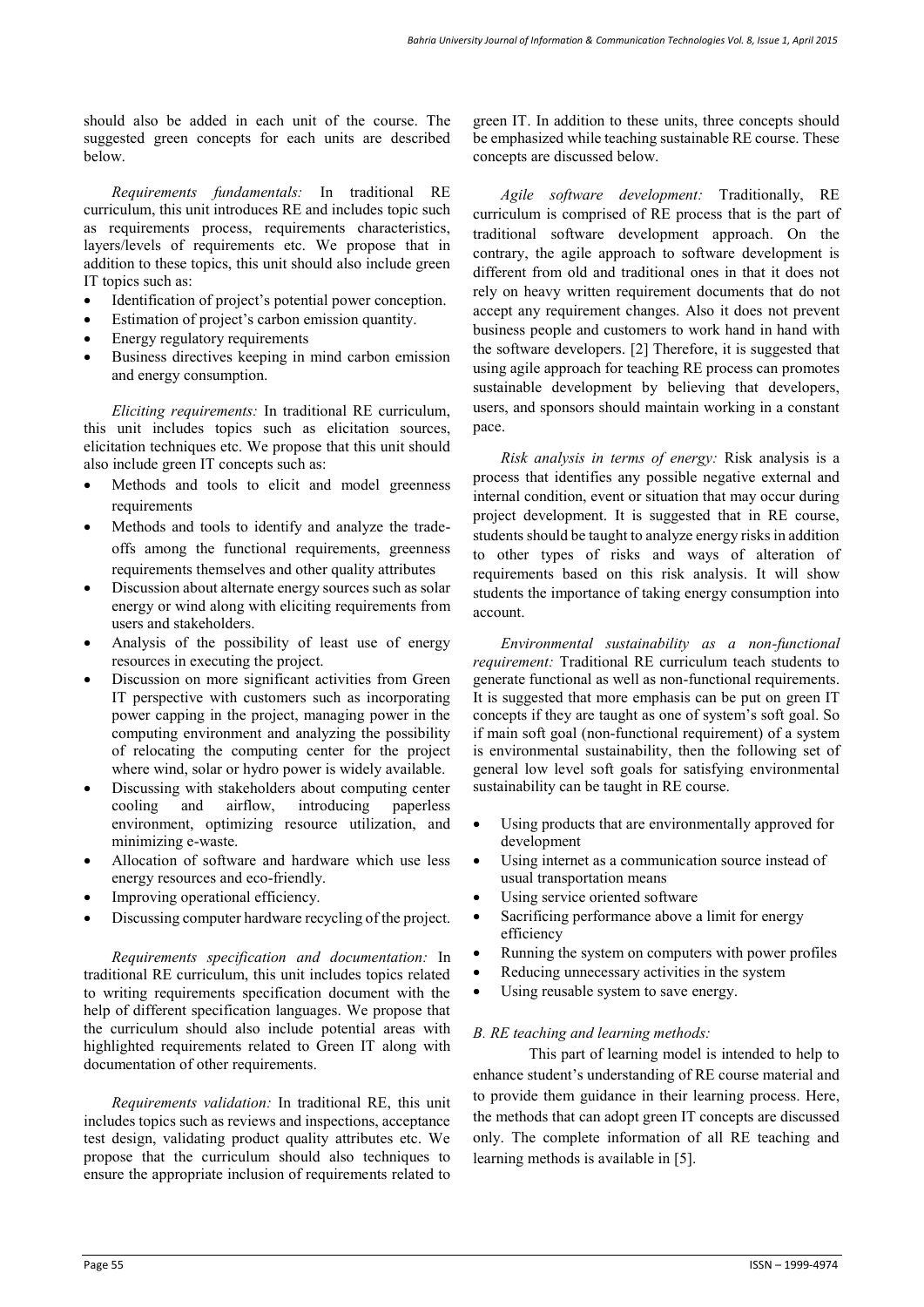*Lectures:* This is the traditional and most widely used teaching method. In RE course, the instructors provide background knowledge and basic concepts of RE. It is suggested that the instructor should first teach specific RE contents to the class with real life examples. After students learn to apply concepts in class assignments, the instructor should provide an overview of green IT and environmental issues.

*Collaborative learning:* Learning through collaborative activities aims to provide students with RE skills by interacting with stakeholders who have different needs and requirements [12]. As green IT is relatively new concepts and students may have difficulty in understanding it. Therefore along with applying collaborative activities for teaching RE concepts, they can also be applied for teaching students main issues related to the environment.

*Project-based learning:* Project-based learning engages students as active learners by assigning them RE projects [5]. It is suggested that RE projects should emphasize on capturing green IT requirements in addition to providing students the opportunities to explore areas and aspects of the software requirements engineering.

*Assessment:* In RE course, two assessment methods are suggested to be included in order to help students in their learning process that are peer assessment and tutor assessment [5]. Peer assessment is the process through which groups of individuals rate their peers [13]. While tutor assessment is the normal form of course assessment. It is suggested that the assessment should also cover the knowledge transfer of green IT as a part of RE course. In each assessment, at least one question related to green IT concepts and their use in RE should be included.

## **V.** EVALUATION OF MODEL

The preliminary evaluation of proposed green learning model was conducted using expert reviews. The evaluation of existing learning model (presented in Fig. 1) have already been carried out and showed positive results. This evaluation study was aimed at evaluating the effectiveness of incorporating green RE concepts in RE course. This section presents the evaluation study in terms of participants, questionnaire, procedure used and results.

#### *A. Participants*

The target participants of this study were the lecturers having experience of teaching RE. Total of six experts from different universities of Pakistan, Malaysia and South Korea participated in this study in response to our email request.

## *B. Questionnaire*

A short questionnaire consisting of six questions were designed to perform this study. Participants were asked to rate the following statements in order to assess the effectiveness of model with the scale 1 (Strongly Agree) – 5 (Strongly disagree).

- The green RE concepts are important to be taught in RE course.
- It is appropriate to provide the suggested material proposed in the model within limited resources available in universities.
- It is appropriate to use the teaching and learning methods proposed in the model for teaching RE.
- The green concepts used in the model are relevant to RE.
- The students will be able to understand the green RE concepts well if proposed model is implemented.
- Overall the model is considered as an effective step in achieving sustainable software engineering process.

## *C. Procedure*

The details of model along with the questionnaire were sent to the participants (who agree to respond) through email. They were requested to go through the model and then fill the questionnaire. All the responses were received in one week time.

## *D. Results*

The results obtained from the rating questionnaire responses are presented in Fig. 3.

The results show that the proposed green learning model can be considered effective based on experts' opinions. However, while giving suggestions, experts mentioned that the actual applicability and effectiveness of the model can be measured by implementing it in universities for teaching RE course.

#### VI. CONCLUSION

Green IT is getting more attention nowadays due its impact on decreasing degradation of our planet due to environmental disasters such as carbon footprint. In this study, the green IT concepts have been incorporated in an existing learning model proposed to teach a significantly important undergraduate software engineering course that is Requirements Engineering. The existing learning model is based on Activity-Led Learning (ALL), which involve students as active learners by performing various activities and involve lecturers as facilitator by playing different roles. The existing model is enhanced to green learning model by incorporating green IT concepts in it. It is expected that the proposed green learning model can increase awareness and understanding of environmental sustainability of IT in software engineering education and